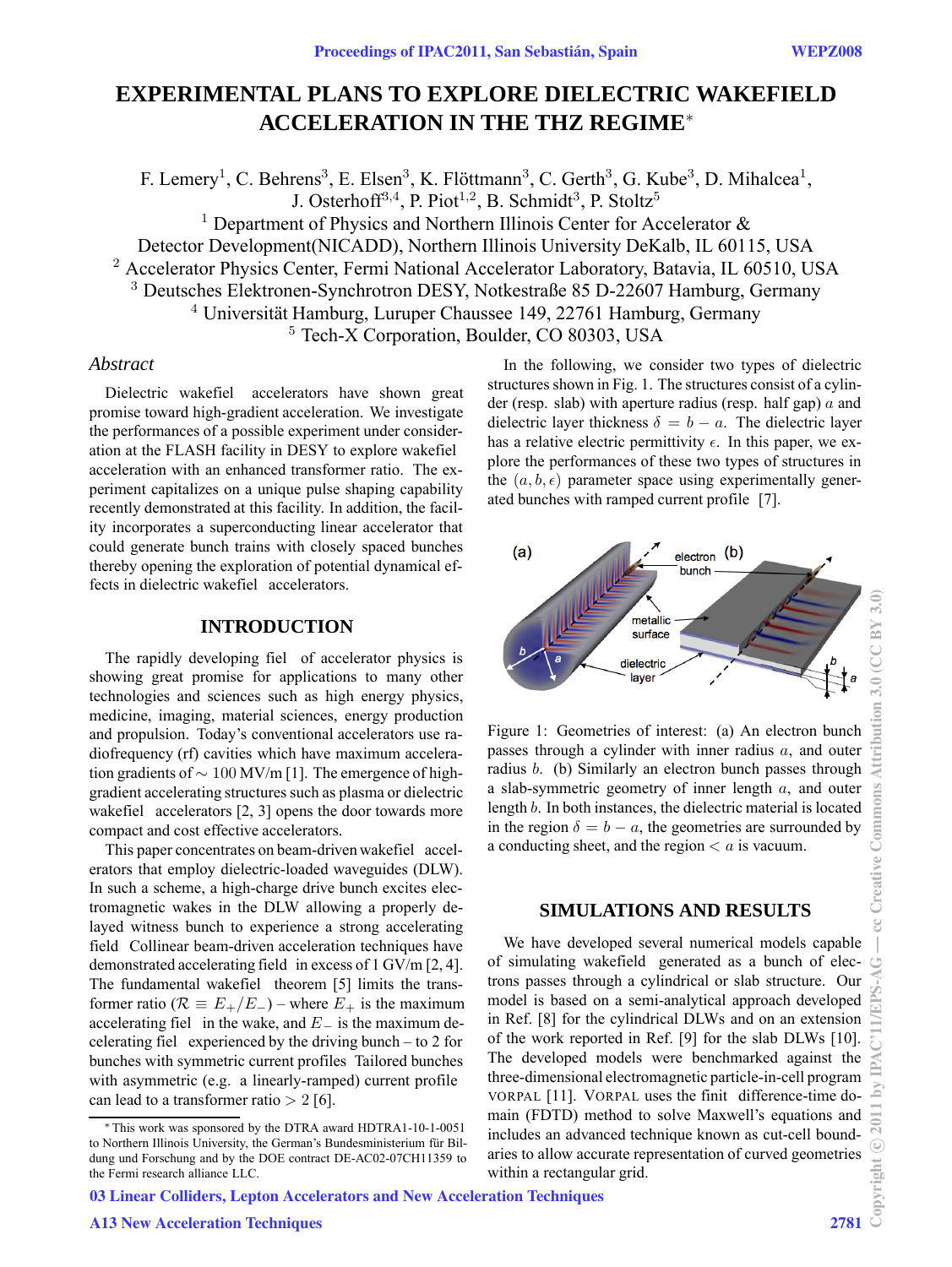

Figure 2: Wakefield (blue trace) produced by a 500-pC bunch with ramped current distribution (green trace) [left column], scan of the peak accelerating fiel  $(E_{+})$  [middle column], and scan of the transformer ratio ( $\mathcal{R}$ ) [right column], in the  $(a, \delta)$  parameter spaces. The top and bottom rows respectively correspond to cylindrical and slab DLWs. The wakefield plotted in the left column correspond to  $(a, \delta) = (20, 60) \mu m$ .

The  $(a, \delta \equiv b - a)$  parameter space was scanned and the values  $\mathcal R$  and  $E_+$  were recorded. The dielectric layer material was chosen to be made of diamond ( $\epsilon = 5.7$ ) due to its exceptional heat coefficien  $[> 2000 \text{ W/(mK)}]$ .

We present simulation results pertaining to one of the ramped current profile measured during a current shaping experiment conducted at the Free-electron LASer in Hamburg (FLASH) facility [12]; see details in [7]. The resulting performances in the  $(a, \delta)$  parameter space are gathered in Fig. 2 for both a cylindrically-symmetric and slab-symmetric structures. As expected from its shape, the current profil yields a R in excess of  $\sim 6$ , with peak currents on the order of  $\sim 1$  GV/m. For both types of structures the R evolution in the  $(a, \delta)$  parameter space displays similar features and especially several maxima. Some of these maxima correspond to high electric–fiel amplitudes (for small values of  $a$ ), while others are attained for more conservative values of  $a \sim 200 - 300 \ \mu m$  with significantl weaker (but still attractive) fiel amplitudes  $|E_{+}| \sim 100$  MV/m.

We also considered the wakefiel properties resulting from bunches obtained using the typical nonlinear bunch compression settings at FLASH. These bunches can generate electric field in excess of 2 GV/m (at the expense of poor  $R$  values); see an example of produced wakefiel in Fig. 3.

Finally, in an effort to understand the more-intricate dependence of the wakefiel properties on the dielectric constant  $\epsilon$ , we scanned its value for fi ed a, b parameters (see Fig. 4). We found that  $E_+$  and  $R$  were extremely sensitive to changes in  $\epsilon$  and could potentially achieve values



Figure 3: Example of wakefiel (blue trace) produced by a 500-pC bunch (green trace) obtained via typical non-linear bunch compression at FLASH. The structure is a cylindrical DLW with  $(a, \delta) = (20, 60) \mu m$ .

 $\mathcal{R} > 10$ . These high values of  $\mathcal{R}$  are associated to values of  $\epsilon$  which are not a priori available in conventional materials. Synthetizing materials with the required  $\epsilon$  while having a low tan-loss factor might be very challenging. It is however worth stressing that the current profil has also a significan impact. In particular, we showed that maxima of the  $\mathcal{R}(\epsilon)$  function could be shifted to different  $\epsilon$  values by altering the current profiles We plan on investigating such a feature closer with the end goal of establishing a set of possible materials. Such a multivariate optimization in the  $(a, b, \epsilon)$  parameter space will be performed using a ge-

03 Linear Colliders, Lepton Accelerators and New Acceleration Techniques